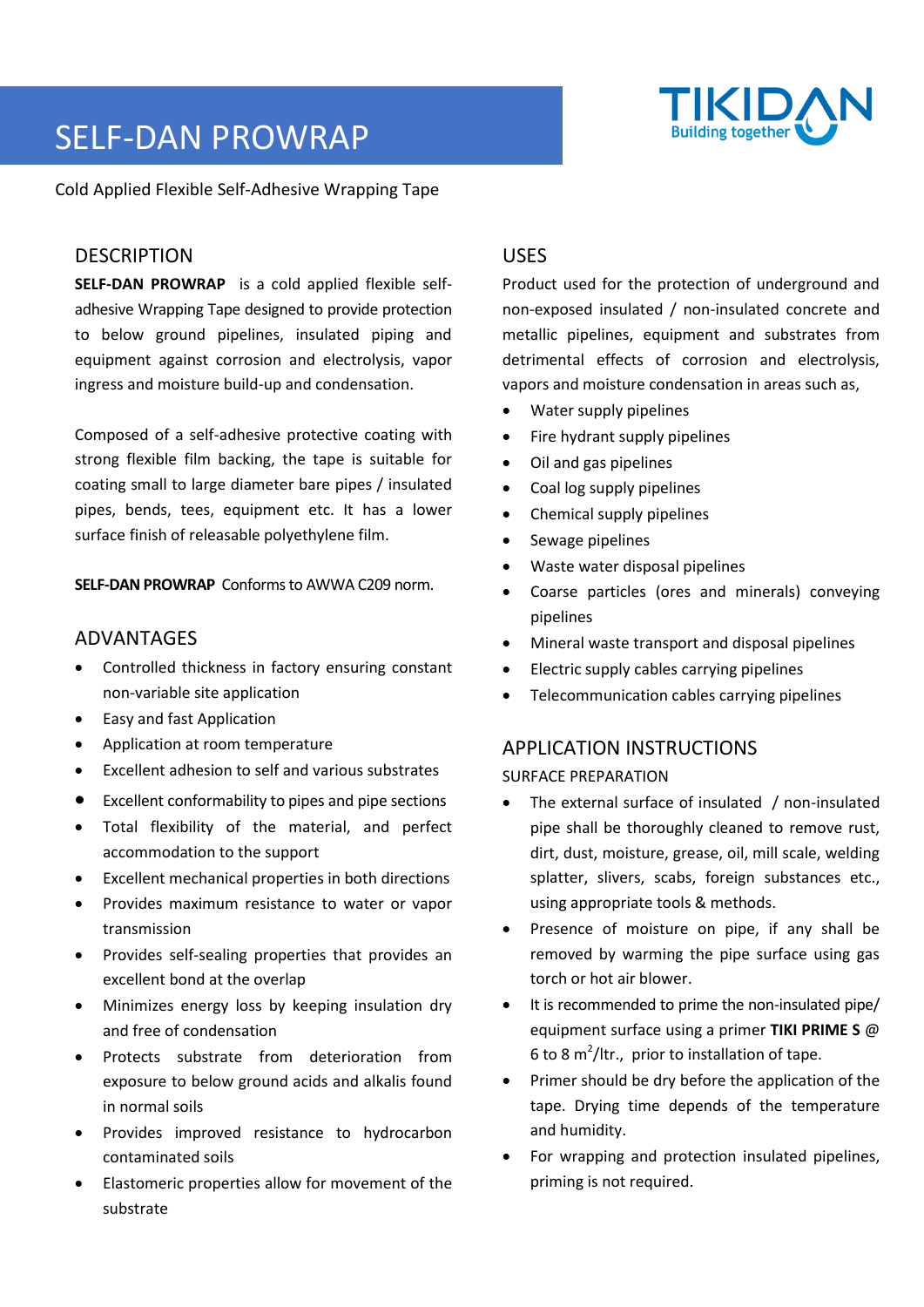

#### APPLICATION

- **SELF-DAN PROWRAP** Tape is wrapped around the pipe / insulated pipe in spiral / cigarette method and bonded completely by releasing the film and pressing it against the surface.
- Overlap of least 50mm should be maintain properly at the time of application.
- Leave pipes untreated 150mm to 200mm from ends on either side to facilitate welding.

| <b>Properties</b>          | Value                                          | <b>Standard</b>       |
|----------------------------|------------------------------------------------|-----------------------|
| Reaction to fire           | F                                              | <b>UNE-EN 11925-2</b> |
|                            |                                                | <b>UNE-EN 13501-1</b> |
| Watertightness             | Pass                                           | <b>UNE-EN 1928</b>    |
| Longitudinal tensile       | 200 ± 100 N/5cm                                | <b>UNE-EN 12311-1</b> |
| strength                   |                                                |                       |
| <b>Transversal tensile</b> | $200 \pm 100$ N/5cm                            | <b>UNE-EN 12311-1</b> |
| strength                   |                                                |                       |
| Longitudinal               | $45 \pm 15$ %                                  | <b>UNE-EN 12311-1</b> |
| elongation at break        |                                                |                       |
| Transversal                | $45 \pm 15$ %                                  | <b>UNE-EN 12311-1</b> |
| elongation at break        |                                                |                       |
| Resistance to static       | 5 Kg.                                          | <b>UNE-EN 12730</b>   |
| loading                    |                                                |                       |
| Resistance to impact       | 400 mm                                         | <b>UNE-EN 12691</b>   |
| Joint strength:            | $200 \pm 100$                                  | <b>UNE-EN 12317-1</b> |
| Shear resistance           |                                                |                       |
| Flexibility at low         | $\leq$ -15 $\mathrm{^0C}$                      | <b>UNE-EN 1109</b>    |
| temperature                |                                                |                       |
| Humidity resistance        | 115000                                         | EN 1931               |
| factor                     |                                                |                       |
| Humidity flow              | $2.56 \times 10^{-9}$<br>Kg(m <sup>2</sup> .s) | EN 1931               |
| density coefficient        |                                                |                       |

### **PROPERTIES**

#### ADDITIONAL PROPERTIES

| <b>Properties</b>        | Value            | <b>Standard</b>   |
|--------------------------|------------------|-------------------|
| <b>Nominal thickness</b> | $1.5 \text{ mm}$ |                   |
| Flow resistance at       | $>70^{\circ}$ C  | <b>UN-EN 1110</b> |
| elevated temperature     |                  |                   |
| Dimensional stability at |                  |                   |
| elevated temperature     | 2.5%             | UNE-EN 1107-1     |
| (longitudinal)           |                  |                   |
| Dimensional stability at |                  |                   |
| elevated temperature     | 2.5%             | UNE-EN 1107-1     |
| (transversal)            |                  |                   |

### PRESENTATION



- 1. Flexible Film Backing
- 2. Protective Coating
- 3. Releasable Polyethylene film

## IMPORTANT RECOMMENDATIONS

- **SELF-DAN PROWRAP** tape should not be applied when temperature is below  $+10^{\circ}$ C
- Must be stored in a dry place protected from rain, sun, heat and cold temperatures.
- **SELF-DAN PROWRAP** tape after application should not be left exposed to sun for extended period to prevent from U.V. rays damage.

## SUPPLY

**SELF-DAN PROWRAP** tapes are supplied in 20 meter length and in required widths from 50 mm to 1000 mm in multiples of 50 mm.

#### STORAGE

This product is not-toxic and non-flammable. It must be stored dry and protected from rain, sun, heat and low temperatures. It must be stored upright.